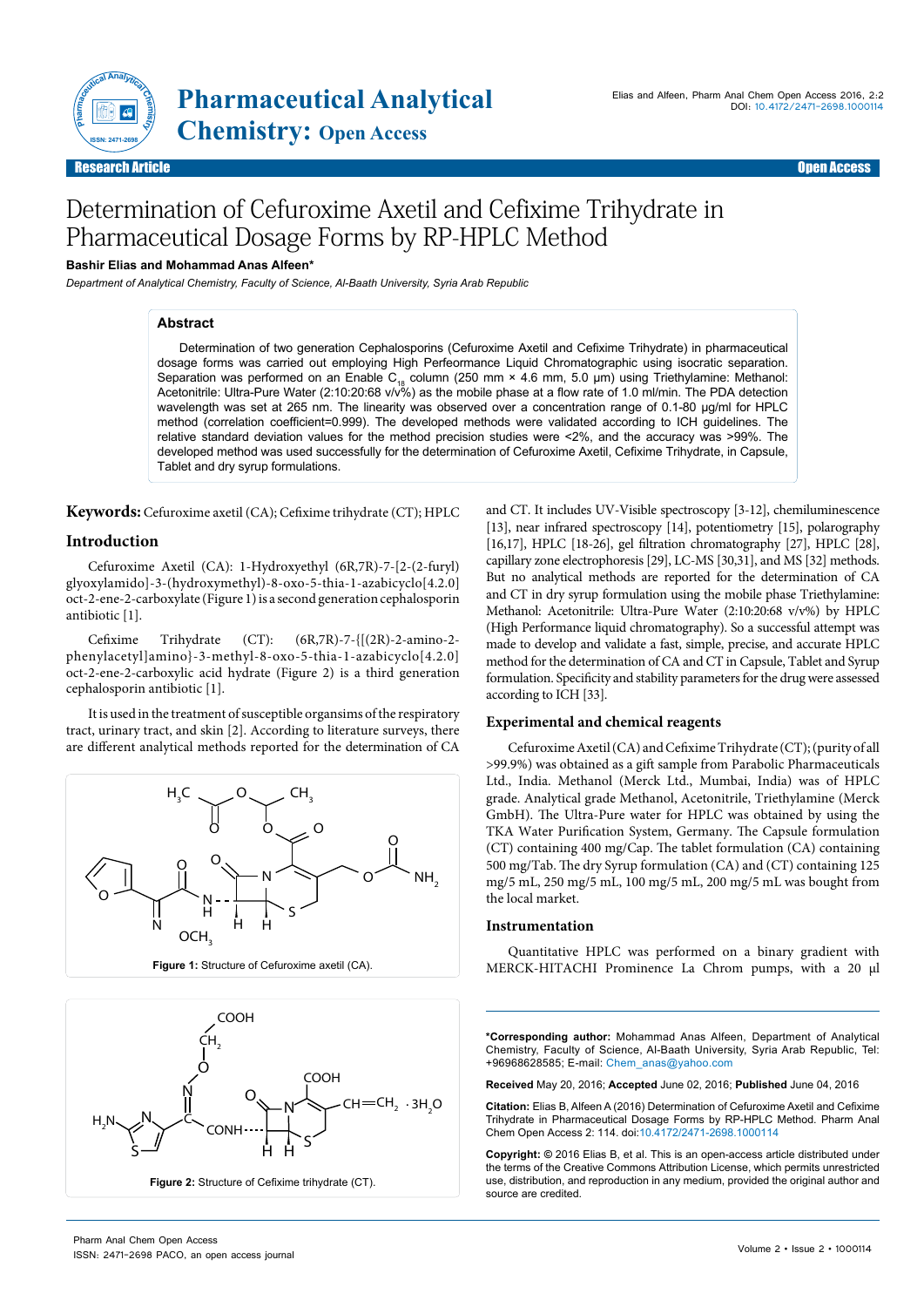sample injection loop (Auto) and L-2455 PDA detector. The signal was recorded and integrated using EZ Chrom Software. An Enable C<sub>18</sub>, (250 mm  $\times$  4.6 mm i.d. particle size 5 µm) was used for separation. Chromatographic analysis was carried out at ambient temperature on the column using the Triethylamine:Methanol:Acetonitrile:Ultra-Pure Water (2:10:20:68 v/v%) as the mobile phase at a flow rate of 1.0 ml/ min in isocratic mode. The PDA detection was carried out at 265 nm.

### **Preparation of standard and sample solution**

Standard stock solutions of CA and CT were prepared by transferring 100 mg of the drug into two separate 100 ml volumetric flasks having 10 ml of diluents and were ultrasonicated for 5 minutes. Finally the volume was made up with suitable diluents, which gave 1000 µg/mL solutions. Powder (Capsule, Tablet and dry Syrup) equivalent to 100 mg of CA and CT was accurately measured and transferred into two separate 100 ml volumetric flasks, containing 10 ml of diluents and ultrasonicated for 20 minutes; the volume was made up and mixed well. Solutions were filtered by a 0.2 μm filter to remove particulate matter, if any. The filtered solutions were properly diluted for analysis as already described. The drug present in the sample solutions was calculated by using the calibration curves. All the solutions were stored at 2-8°C for future use.

#### **Method validation**

**Specificity:** The specificity of the HPLC method was determined by checking the interference of any of the possible degradation products and Absorbances produced during study of CA and CT. The study of the drug was carried out with Methanol, Triethylamine, Ultra-Pure Water for discovering the stability nature of the drug. The degraded samples were prepared by taking suitable aliquots of the drug solution, and then undertaking the respective stress testing procedures for each solution. After the fixed time period, the stressed test solutions were diluted with the mobile phase. For every stress condition, a solution of concentration 50 µg/mL of CA and CT was prepared. The specific stress conditions are described as follows.

**Linearity:** A twelve-point (0.1, 0.5, 1.0, 5.0, 10, 20, 30, 40, 50, 60, 70 and 80 µg/mL) calibration curves were prepared for the HPLC methods. The peak area for the HPLC was obtained by injecting 20 µl of the drug solution into the column. Calibration curves were plotted by taking the peak area curve on the Y-axis and the concentration (µg/ mL) on the X-axis.

**Precision:** The intraday and interday precision study was carried out to check the reproducibility of the results. A concentration of (15, 20, 25)  $\mu$ g/mL and 30  $\mu$ g/mL of CA and CT (n=3) were analyzed to find out relative standard deviation (RSD) for HPLC methods.

**Accuracy:** To check the accuracy of the proposed method, recovery studies were carried out at 80, 100, and 120% of the test concentration. The recovery study was performed three times at each level. The amount of CA and CT present in the sample was calculated using the calibration curves.

**Robustness:** The robustness of the HPLC method was studied by deliberately changing the method parameters like flow rate of the mobile phase, detection wavelength, and organic phase composition. A series of system suitability parameters like retention time, theoretical plates, and tailing factor were determined for each changed condition according to ICH [33].

**Limit of detection and limit of quantitation:** The LOD and LOQ were determined separately according to the ICH guidelines. For the HPLC method, concentrations providing a signal-to-noise ratio 3:1 and 10:1 were considered as the LOD and LOQ, respectively.

### **Results and Discussion**

Optimization of the mobile phase was carried out based on the tailing factor and theoretical plates obtained for CA and CT. During the trial runs, the drug was tested with different mobile phase compositions (Triethylamine:Ultra-pure water:Acetonitirle:Methanol v/v%) at various compositions (25:25:25:25 v/v%), (10:20:65:5 v/v%) and (10:20:68:2 v/v%) and flow rates (0.5, 1.0 and 1.2 mL/min). The mobile phase consisting of Triethylamine:Methanol:Acetonitrile:Ultra-Pure Water (2:10:20:68 v/v%) at a flow rate of 1.0 ml/min was selected which gave a sharp, symmetric peak for CA and CT. The retention time for CA and CT was found to be (3.98, 3.67 and 3.16 min) respectively. The run time was 5 min. The tailing factor for CA and CT was found to be (1.48, 1.43, 1.26). PDA detection was carried out at 265 nm. The separation was carried out at room temperature (Figure 3A and 3B).

### **Specificity**

To evaluate the specificity, a PDA detector was applied to find out the peak purity of the chromatographic peaks obtained for the stresstreated drug solution. Peak purity results are indicative for the peak homogeneity. The specificity of the HPLC method was determined by checking the interference of any of the possible degradation products and Absorbances produced during study of CA, CT. The study of the drug was carried out with Methanol, Triethylamine, Ultra-Pure Water for discovering the stability nature of the drug. The degraded samples were prepared by taking suitable aliquots of the drug solution, and then undertaking the respective stress testing procedures for each solution. The UV spectrums (Figure 4) obtained for the blank and placebo show no interference due to the solvent used and presence of the commonly used excipients suggesting the specificity of the two methods.

### **Linearity**

The calibration curves were found to be linear over a concentration range of 0.1-80 µg/mL for methods (correlation coefficient 0.999 for all the methods). The method parameters (overlay chromatograms) and regression data (Linearity series) are shown in Figure 5. Linearity of CA (Figure 6), Linearity of CT (Figure 7), Table 1 for regression data.

#### **Precision**

The methods were found to be precise as the RSD (%) values for the precision studies were well below 2% (n=3). The results are shown in Table 2.

| Parameter                      | Cefuroxime Axetil, (CA) | Cefixime Trihydrate,<br>(CT) |  |
|--------------------------------|-------------------------|------------------------------|--|
| Slope                          | $0.199 \times 10^{6}$   | $0.185 \times 10^{6}$        |  |
| Intercept                      | $0.205 \times 10^{6}$   | $0.065 \times 10^6$          |  |
| <b>Correlation Coefficient</b> | 0.9995                  | 0.9997                       |  |
| Detection Wavelength,<br>nm    | 265                     |                              |  |
| Linear rang, µg/mL             | $0.1 - 80$              |                              |  |

**Table 1:** Analysis of method parameters and regression data.

| <b>Parameter</b>             | Accuracy(recover), | Precision(RSD), LOD, µg/<br>% | ml   | LOQ.<br>µg/ml |
|------------------------------|--------------------|-------------------------------|------|---------------|
| Cefuroxime Axetil,<br>(CA)   | 100.96%            | 0.28                          | 0.87 | 2.66          |
| Cefixime<br>Trihydrate, (CT) | 100.75%            | 0.98                          | 0.67 | 2.05          |

**Table 2:** Summary of validation parameters. \* Average of three determination at each level.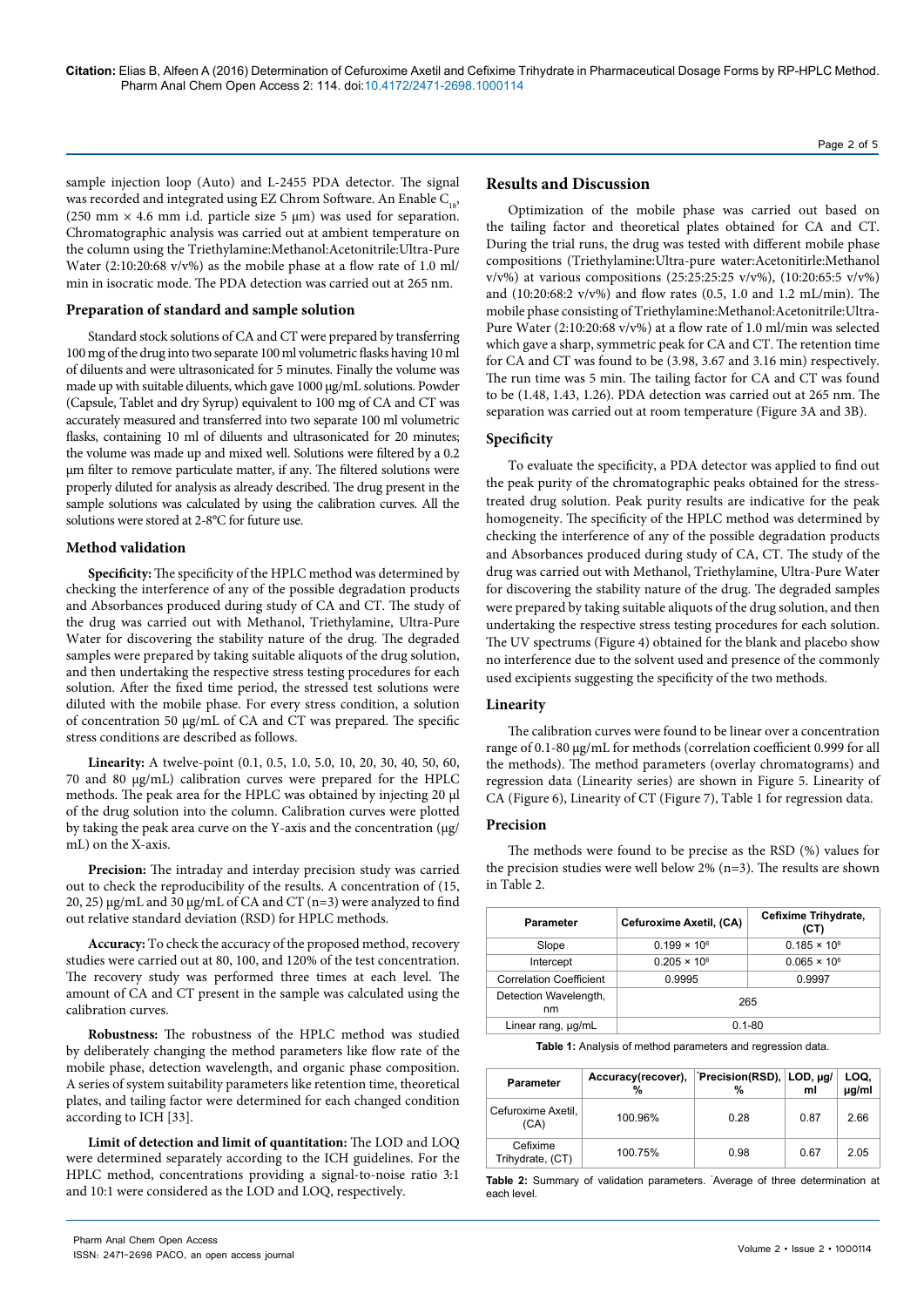**Citation:** Elias B, Alfeen A (2016) Determination of Cefuroxime Axetil and Cefixime Trihydrate in Pharmaceutical Dosage Forms by RP-HPLC Method. Pharm Anal Chem Open Access 2: 114. doi:10.4172/2471-2698.1000114







### **Accuracy**

The accuracy of the developed methods was found out by the standard addition method. High recovery values suggest that all three methods are accurate. The results are shown in Table 2.

### **Limit of detection and limit of quantitation**

The LOD and LOQ values shown in Table 2 suggest that the developed methods are sensitive to determine CA and CT.

### **Robustness**

The HPLC method was found to be robust under deliberate changes in the mobile phase flow rate ( $\pm$  0.1 mL/min), detection wavelength ( $\pm$ 5 nm), and organic phase composition  $(\pm 2\%)$ . The results of system suitability for the robustness study are shown in Table 2. For the UV spectroscopic methods, changing the slit width shows no significant effect on absorbance, indicating the robustness of the developed methods. No significant changes were obtained in the content of CA and CT during the solution stability studies by the developed methods. The recoveries for the solution stability by the method was found to be 100.96%, 100.75%, respectively.

### **Analysis of commercial dry syrup formulation**

The developed methods were successfully applied for the determination of CA and CT in the Tablet, Capsule and dry Syrup formulation. The result for the assay of CA and CT is shown in Table 3. The assay results

Page 3 of 5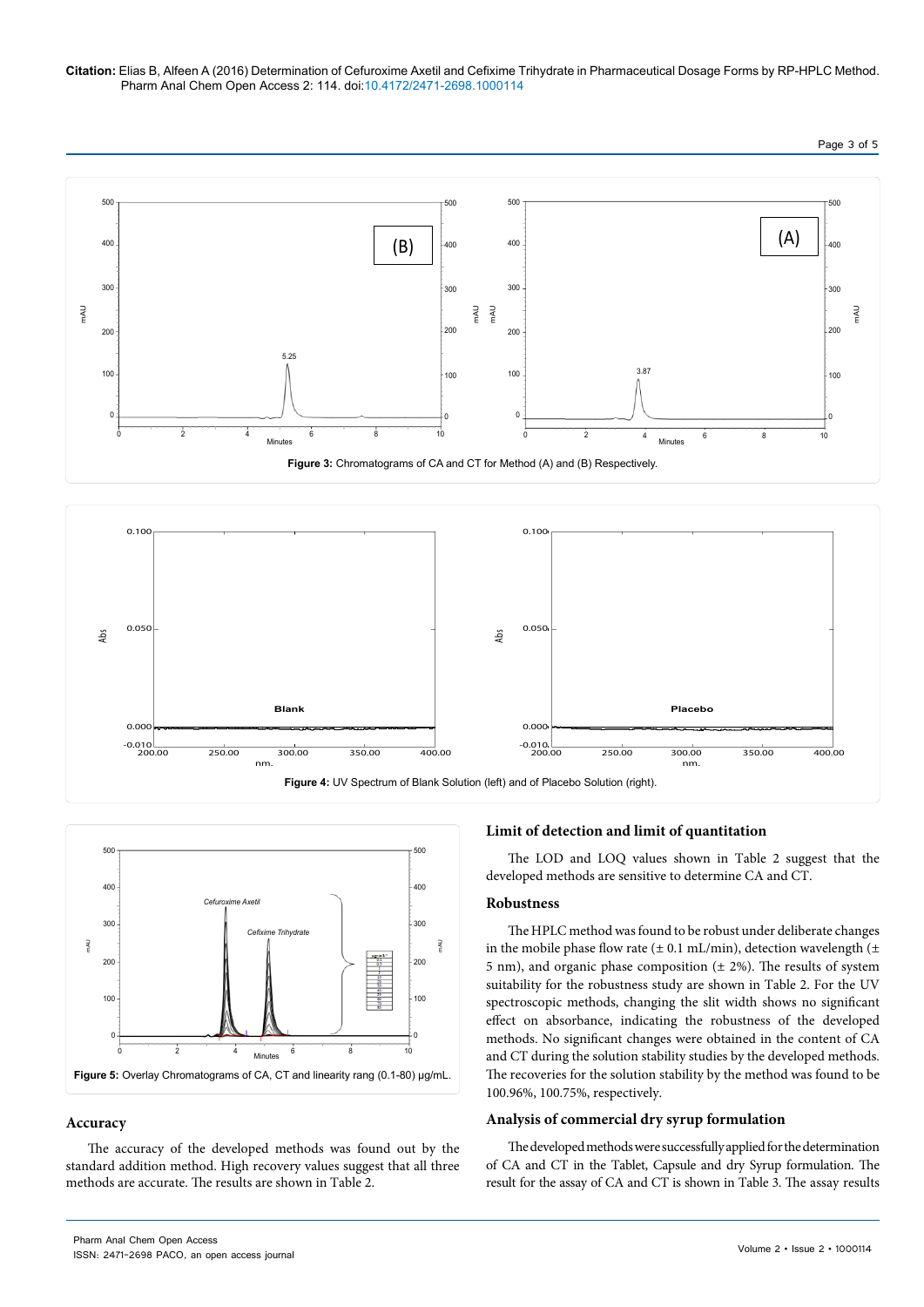**Citation:** Elias B, Alfeen A (2016) Determination of Cefuroxime Axetil and Cefixime Trihydrate in Pharmaceutical Dosage Forms by RP-HPLC Method. Pharm Anal Chem Open Access 2: 114. doi:10.4172/2471-2698.1000114

## **20 y = (0.1999x + 0.2052) x 10+6 R² = 0.9995 Area x 10-6** Area  $\times 10^{-6}$ **15 10 5 0 0 25 50 75 100 C, µg.mL-1** Figure 6: Linearity of CA (0.1-80) µg/mL



| <b>Formulation Label Claim</b> | <b>RSD%</b> | $Recovery(\%)\pm SD$ |
|--------------------------------|-------------|----------------------|
| Zinamed (125 mg/5 mL)          | 0.01        | $105.40 \pm 0.05$    |
| Zednad (250 mg/5 mL)           | 0.38        | $105.13 \pm 0.19$    |
| Zenamed (500 mg/tab)           | 0.04        | $104.80 \pm 0.02$    |
| Sopraxymed (100 mg/5 mL)       | 1.76        | $106.60 \pm 0.87$    |
| Sopraxymed (200 mg/5 mL)       | 1.01        | $106.00 \pm 0.86$    |
| Sopraxymed (400 mg/Cap)        | 0.93        | $100.80 \pm 0.46$    |

Table 3: Assay of syrup formulation. 'Average of three determination at each level.

obtained for CA and CT in the syrup formulation using the HPLC and UV spectroscopic methods.

### **Conclusion**

Three novel analytical methods were developed for the determination of (CA and CT). The validation study shows the methods are specific, linear, precise, accurate, and sensitive in the proposed working range. The methods were found to be fast, simple, accurate, precise, and sensitive. The excipients present in the commercial formulation were found to be non-interfering in the assay results. The methods were successfully applied for the determination of the drug in dry syrup formulation. Furthermore, the developed methods may be applied for the routine analysis of the drug in API, formulations, and dissolution medium.

#### **Acknowledgements**

The authors are thankful to Medico Labs, Homs, Syria for providing the gift sample of Cefuroxime Axetil and Cefixime Trihydrate and Al-Baath University, Faculty of Science, Homs, Syria for providing the research facilities.

#### **References**

- 1. [Sweetman S \(2009\) Martindale-The Complete Drug Reference, 36th edn.](http://pharmabookstore.com/blog/martindale-complete-drug-reference-36th-edition/)  [Pharmaceutical Press, London, UK, p: 218.](http://pharmabookstore.com/blog/martindale-complete-drug-reference-36th-edition/)
- 2. [Shukla SK, Quraishi MA \(2010\) Cephalexine drug a new and efficient corrosion](http://www.sciencedirect.com/science/article/pii/S0254058409006622)  i[nhibitor for mild steel in hydrochloric acid solution. Mater Chem Phys 120:](http://www.sciencedirect.com/science/article/pii/S0254058409006622)  [142-147](http://www.sciencedirect.com/science/article/pii/S0254058409006622).
- 3. Alwarthan AA, Fattah SA, Zahran NM (1992) Spectrophotometric determination of Cephalexine in dosage forms with imidazole reagent. Talanta 39: 703-707.
- 4. [Saleh GA, Askal HF, Radwan MF, Omar MA \(2001\) Use of charge transfer](http://www.ncbi.nlm.nih.gov/pubmed/18968341)  [complexation in the spectrophotometric analysis of certain cephalosporins.](http://www.ncbi.nlm.nih.gov/pubmed/18968341)  [Talanta 54: 1205-1215.](http://www.ncbi.nlm.nih.gov/pubmed/18968341)
- 5. [Attama AA, Nnamani PO, Agbo AN \(2006\) Development of alternative assay](http://web2.tmu.edu.tw/pharmtw/cjp/issue/58-1/J002.pdf)  [technique for Cephalexine by charge transfer interaction of the donor: acceptor](http://web2.tmu.edu.tw/pharmtw/cjp/issue/58-1/J002.pdf)  [type with chloranilic acid. Chin Pharm J 58: 11-18.](http://web2.tmu.edu.tw/pharmtw/cjp/issue/58-1/J002.pdf)
- 6. [Priyanka P, Suresh P \(2008\) Development of colorimetric method for](http://www.asiapharmaceutics.info/index.php/ajp/article/view/188)  [Cephalexine in dosage forms. Asian J Pharm 2: 120-122](http://www.asiapharmaceutics.info/index.php/ajp/article/view/188).
- 7. [Al-Ghannam SM \(2008\) Spectrophotometric and Atomic Absorption](http://www.irjponline.com/admin/php/uploads/vol2-issue9/29.pdf)  [Spectrometric Determination of Cephalexine and Cephradine in Dosage](http://www.irjponline.com/admin/php/uploads/vol2-issue9/29.pdf)  [Forms. J Food Drug Anal 16: 19-25](http://www.irjponline.com/admin/php/uploads/vol2-issue9/29.pdf).
- 8. [Omar MA, Abdelmageed OH, Attla TZ \(2009\) Kinetic spectrophotometric](http://www.hindawi.com/journals/ijac/2009/596379/)  [determination of certain cephalosporins in pharmaceutical formulations. Int J](http://www.hindawi.com/journals/ijac/2009/596379/)  [Anal Chem, pp: 1-12.](http://www.hindawi.com/journals/ijac/2009/596379/)
- 9. [El-Shaboury SR, Mohammed FA, Saleh GA, Rageh AH \(2010\) Kinetic](http://www.scirp.org/journal/PaperInformation.aspx?PaperID=1893)  [spectrophotometric determination of certain cephalosporins using iodate/iodide](http://www.scirp.org/journal/PaperInformation.aspx?PaperID=1893)  [mixture. Natural Science 2: 432-443](http://www.scirp.org/journal/PaperInformation.aspx?PaperID=1893).
- 10. [Al-Momani IF \(2001\) Spectrophotometric determination of selected](http://www.ncbi.nlm.nih.gov/pubmed/11377057)  [cephalosporins in drug formulations using flow injection analysis. J Pharm](http://www.ncbi.nlm.nih.gov/pubmed/11377057)  [Biomed Anal 25: 751-757.](http://www.ncbi.nlm.nih.gov/pubmed/11377057)
- 11. [Al-Othman ZA, Abdalla MA \(2011\) Oxidative coupling for the spectrophotometric](http://www.sciencedirect.com/science/article/pii/S1878535210001280)  [determination of certain cephalosporins and acitaminophen in drug formulations.](http://www.sciencedirect.com/science/article/pii/S1878535210001280)  [Arabian J Chem 4: 239-242](http://www.sciencedirect.com/science/article/pii/S1878535210001280).
- 12. [Issopoulos PB \(1988\) Spectrophotometric determination of certain](http://pubs.rsc.org/en/Content/ArticleLanding/1988/AN/AN9881301083)  [cephalosporins using molybdophosphoric acid. Analyst 113: 1083-1086.](http://pubs.rsc.org/en/Content/ArticleLanding/1988/AN/AN9881301083)
- 13. [Sun Y, Tang Y, Yao H, Zheng X \(2004\) Potassium permanganate–glyoxal](http://img.dxycdn.com/trademd/upload/asset/2010/01/18/1263774963.pdf)  [chemiluminescence system for flow injection analysis of cephalosporin](http://img.dxycdn.com/trademd/upload/asset/2010/01/18/1263774963.pdf)  [antibiotics: Cephalexine, cefadroxil, and cefazolin sodium in pharmaceutical](http://img.dxycdn.com/trademd/upload/asset/2010/01/18/1263774963.pdf)  [preparations. Talanta 64: 156-159](http://img.dxycdn.com/trademd/upload/asset/2010/01/18/1263774963.pdf).
- 14. [Fei Q, Li M, Wang B, Huan Y, Feng G, et al. \(2009\) Analysis of Cephalexine](http://www.sciencedirect.com/science/article/pii/S0169743909000392)  with NIR spectrometry coupled to artificial neural networks with modified [genetic algorithm for wavelength selection. Chemometr Intell Lab 97: 127-131.](http://www.sciencedirect.com/science/article/pii/S0169743909000392)
- 15. [Abdel Gaber AA, Farghaly OA, Ghandour MA, El-Said HS \(2000\) Potentiometric](http://link.springer.com/article/10.1007/s007060070034)  [studies on some cephalosporin complexes. Monatsh Chem 131: 1031-1038.](http://link.springer.com/article/10.1007/s007060070034)
- 16. [Nunez-Vergara L, Squella JA, Silva MM \(1982\) Polarography of an acidic](http://www.sciencedirect.com/science/article/pii/0039914082800362)  [degradation product from Cephalexine. Talanta 29: 137-138](http://www.sciencedirect.com/science/article/pii/0039914082800362).
- 17. [Mendez JH, Perez AS, Zamarreno MD, Laso LV \(1984\) Differential pulse](http://www.sciencedirect.com/science/article/pii/S0003267000845419)  [polarographic determination of Cephalexine based on the catalytic pre-wave of](http://www.sciencedirect.com/science/article/pii/S0003267000845419)  [nickel \(II\). Anal Chim Acta 160: 335-340](http://www.sciencedirect.com/science/article/pii/S0003267000845419).
- 18. [Miyazaki K, Ohtani K, Sunada K, Arita T \(1983\) Determination of ampicillin,](http://www.sciencedirect.com/science/article/pii/S0378434700851208)  [amoxicillin, Cephalexine, and cephradine in plasma by high-performance liquid](http://www.sciencedirect.com/science/article/pii/S0378434700851208)  [chromatography using fluorometric detection. J Chromatogr 276: 478-482.](http://www.sciencedirect.com/science/article/pii/S0378434700851208)
- 19. [Rouan MC \(1988\) Microbore liquid chromatographic determination of](http://www.ncbi.nlm.nih.gov/pubmed/3392145)  [cadralazine and Cephalexine in plasma with large volume injection. J](http://www.ncbi.nlm.nih.gov/pubmed/3392145)  [Chromatogr 426: 335-344.](http://www.ncbi.nlm.nih.gov/pubmed/3392145)
- 20. [Leroy P, Decolin D, Nicolas S, Archimbault P, Nicolas A \(1989\) Residue](http://www.ncbi.nlm.nih.gov/pubmed/2490572)  [determination of two co-administered antibacterial agents - Cephalexine and](http://www.ncbi.nlm.nih.gov/pubmed/2490572)  [colistin - in calf tissues using high-performance liquid chromatography and](http://www.ncbi.nlm.nih.gov/pubmed/2490572)  [microbiological methods. J Pharm Biomed Anal 7: 1837-1846](http://www.ncbi.nlm.nih.gov/pubmed/2490572).
- 21. [Olsen BA, Baertschi SW, Riggin RM \(1993\) Multidimensional evaluation of](http://www.sciencedirect.com/science/article/pii/0021967393832987)  [impurity profiles for generic Cephalexine and cefaclor antibiotics. J Chromatogr](http://www.sciencedirect.com/science/article/pii/0021967393832987)  [648: 165-173.](http://www.sciencedirect.com/science/article/pii/0021967393832987)